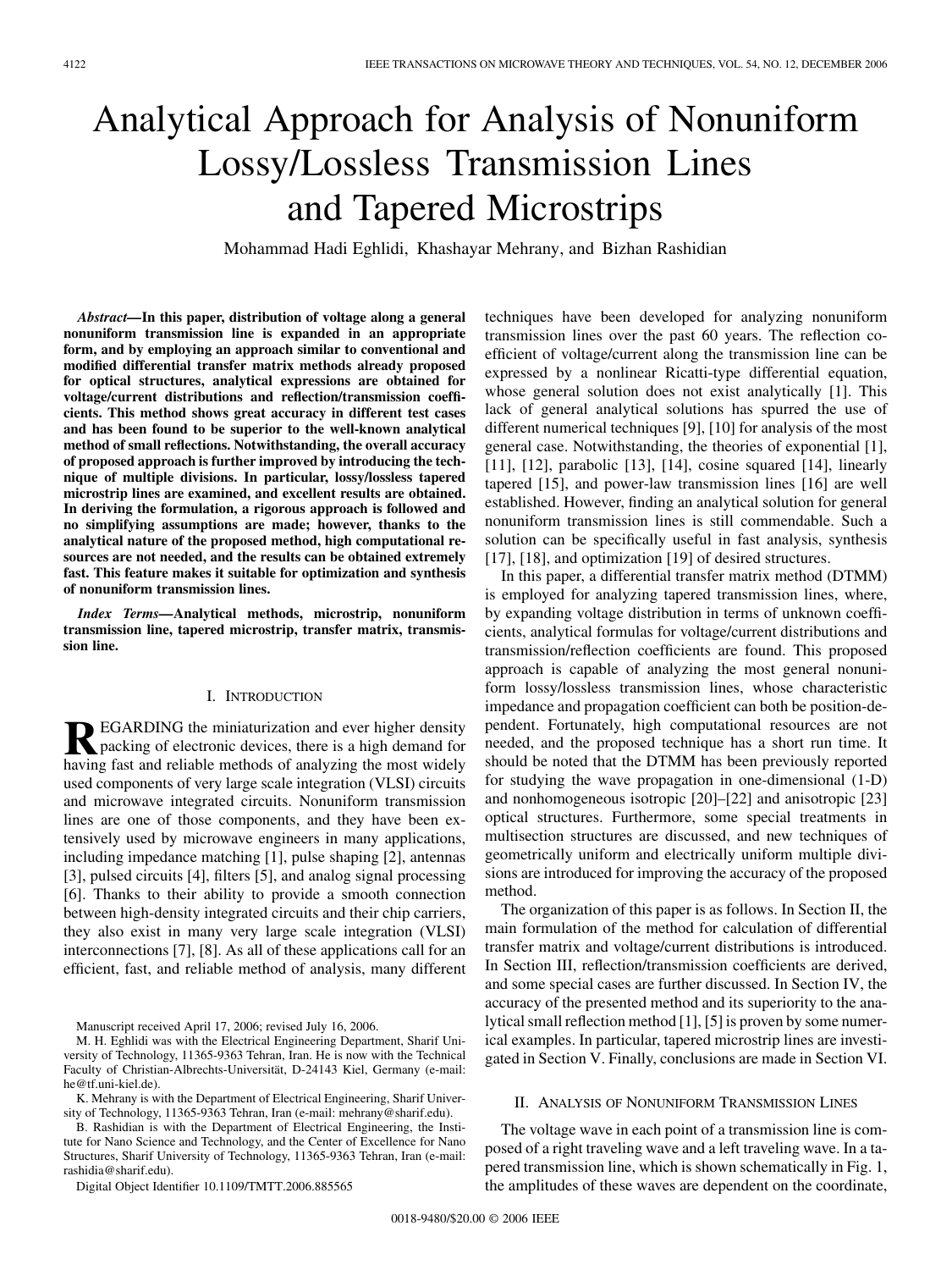

Fig. 1. Illustration of a tapered transmission line terminated with a matched load.

i.e.,  $x$ . Here, the following form for the voltage distribution is expanded in terms of two forward and backward waves:

$$
V(x) = A^{+}(x)\sqrt{Z(x)} \exp[-j\phi(x)]
$$
  
+  $A^{-}(x)\sqrt{Z(x)} \exp[+j\phi(x)]$  (1a)

where  $Z(x)$  is the characteristic impedance at point x, and  $A^{\pm}(x)$  are unknown functions to be determined later. Also

$$
\phi(x) = \int_{0}^{x} \beta(x')dx'
$$
 (1b)

in which  $\beta$  denotes the propagation constant.

It should be noted that the characteristic impedance and propagation constant could be complex to account for lossy structures. One can conclude the following form for the current distribution:

$$
I(x) = A^{+}(x) \exp\left[-j\phi(x)\right] / \sqrt{Z(x)}
$$
  
- A^{-}(x) \exp\left[+j\phi(x)\right] / \sqrt{Z(x)}. (2)

To find the unknown functions  $A^{\pm}(x)$ , we follow the differential method used in [20]–[24]. For this purpose, one can locally consider  $A^{\pm}(x)$  and Z as piecewise constant functions that are equal to  $A^{\pm}(x)$  and  $Z(x)$  on the left side of the point x and  $A^{\pm}(x+\Delta x)$  and  $Z(x+\Delta x)$  on the right side of the same point. Then, the continuity of voltage at point  $x$  is written as

$$
A^+(x)\sqrt{Z(x)}\exp\left[-j\phi(x)\right] + A^-(x)\sqrt{Z(x)}\exp\left[+j\phi(x)\right]
$$
  
=  $A^+(x+\Delta x)\sqrt{Z(x+\Delta x)}\exp\left[-j\phi(x)\right]$   
+  $A^-(x+\Delta x)\sqrt{Z(x+\Delta x)}\exp\left[+j\phi(x)\right].$  (3)

Further simplification of the preceding equation in the limiting case of  $\Delta x \rightarrow 0$  yields

$$
\frac{d\left[A^+(x)\sqrt{Z(x)}\right]}{dx} \exp\left[-j\phi(x)\right] +
$$

$$
\frac{d\left[A^-(x)\sqrt{Z(x)}\right]}{dx} \exp\left[+j\phi(x)\right] = 0. \quad (4)
$$

Similarly, using the continuity of current at point  $x$  and assuming  $\Delta x \rightarrow 0$  lead to

$$
\frac{d\left[A^+(x)/\sqrt{Z(x)}\right]}{dx} \exp\left[-j\phi(x)\right] - \frac{d\left[A^-(x)/\sqrt{Z(x)}\right]}{dx} \exp\left[+j\phi(x)\right] = 0. \quad (5)
$$

Equations (4) and (5) can be written in the matrix form as

$$
\frac{d}{dx}\mathbf{A}(x) = \mathbf{U}(x)\mathbf{A}(x) \tag{6}
$$

in which  $\mathbf{A}(x) = [A^+(x) A^-(x)]^t$  and

$$
\mathbf{U}(x) = -\frac{Z'(x)}{2Z(x)} \begin{bmatrix} 0 & \exp\left[ +j2\phi(x) \right] \\ \exp\left[ -j2\phi(x) \right] & 0 \end{bmatrix} \tag{7}
$$

where  $Z'(x)$  is the derivative of the function  $Z(x)$ . The solution to (6) can be written as

$$
\begin{bmatrix} A^+(x) \\ A^-(x) \end{bmatrix} = \mathbf{Q}_{0 \to x} \begin{bmatrix} A^+(0) \\ A^-(0) \end{bmatrix}
$$
 (8)

where  $Q_{0\to x}$  is a 2  $\times$  2 matrix and is referred to as the transfer matrix from  $0$  to  $x$ . This matrix can be approximately calculated by the following equation [20]–[24]:

$$
\mathbf{Q}_{0 \to x} = \exp \left[ \int_{0}^{x} \mathbf{U}(x') dx' \right] = \exp \left[ \mathbf{M}(x) \right] \tag{9}
$$

in which  $\exp(M)$  can be expanded as

$$
\exp(\mathbf{M}) = \mathbf{I} + \sum_{n=1}^{\infty} \frac{1}{n!} \mathbf{M}^n.
$$
 (10)

However, noting that  $U(x)$  is an off-diagonal matrix, one can draw a conclusion in the form of (11), shown at the bottom of this page, where

$$
m_{12}(x) = -\int_{0}^{x} \frac{Z'(x')}{2Z(x')} \exp\left[+j2\phi(x')\right] dx' \qquad (12a)
$$

$$
m_{21}(x) = -\int_{0}^{x} \frac{Z'(x')}{2Z(x')} \exp\left[-j2\phi(x')\right] dx'. \quad (12b)
$$

$$
\mathbf{Q}_{0\to x} = \exp\left\{ \begin{bmatrix} 0 & m_{12}(x) \\ m_{21}(x) & 0 \end{bmatrix} \right\} = \begin{bmatrix} \cosh\left(\sqrt{m_{12}(x)}\sqrt{m_{21}(x)}\right) & \frac{\sqrt{m_{12}(x)}\sinh\left(\sqrt{m_{12}(x)}\sqrt{m_{21}(x)}\right) \\ \frac{\sqrt{m_{21}(x)}\sinh\left(\sqrt{m_{12}(x)}\sqrt{m_{21}(x)}\right)}{\sqrt{m_{12}(x)}} & \cosh\left(\sqrt{m_{12}(x)}\sqrt{m_{21}(x)}\right) \end{bmatrix} \tag{11}
$$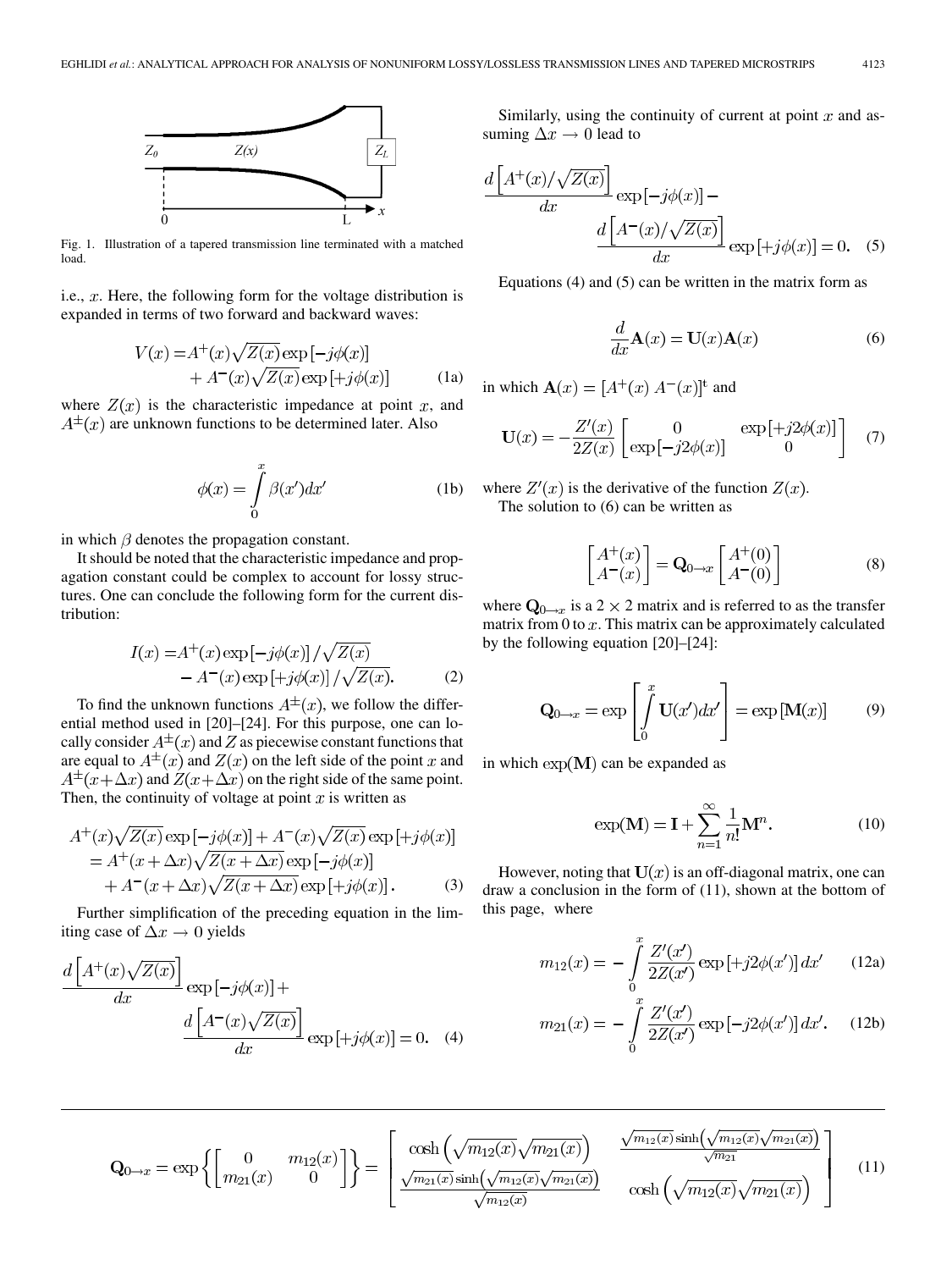Finally, it can be easily verified that

$$
A^{+}(x) = A_{0}^{+} q_{11} + A_{0}^{-} q_{12}
$$
  
=  $A_{0}^{+} \cosh\left(\sqrt{m_{12}(x)}\sqrt{m_{21}(x)}\right)$   
+  $A_{0}^{-} \frac{\sqrt{m_{12}(x)} \sinh\left(\sqrt{m_{12}(x)}\sqrt{m_{21}(x)}\right)}{\sqrt{m_{21}(x)}}$  (13a)

$$
A^{-}(x) = A_0^{+} q_{21} + A_0^{-} q_{22}
$$
  
=  $A_0^{+} \frac{\sqrt{m_{21}(x)} \sinh(\sqrt{m_{12}(x)} \sqrt{m_{21}(x)})}{\sqrt{m_{12}(x)}} + A_0^{-} \cosh(\sqrt{m_{12}(x)} \sqrt{m_{21}(x)})$  (13b)

where  $A_0^{\pm} = A^{\pm}(0)$  are constants,  $m_{ij}(x)$ 's are given by (12a) and (12b), and  $q_{ij}$ 's are the elements of the matrix  $\mathbf{Q}_{0\rightarrow x}$ . These equations together with (1) and (2) give a solution for voltage and current distributions.

#### III. SPECIAL CONSIDERATIONS

Here, reflection and transmission coefficients are derived, some modifications indispensable in analysis of cascaded structures are discussed, and, finally, the multiple division technique is introduced for augmenting the overall accuracy of the obtained results.

### *A. Reflection and Transmission Coefficients*

The reflection and transmission coefficients of a tapered transmission line placed within the region of  $0 < x < L$  are derived in this subsection. Assume that a right-traveling wave is incident upon the medium from the left boundary at  $x = 0$ . It can be shown that the reflection and transmission coefficients are respectively given by (14) and (15), shown at the bottom of this page, where  $q_{ij}$ 's are the elements of transfer matrix  $\mathbf{Q}_{0\rightarrow L}$ ,  $m_{ij}$ 's are defined by (12a) and (12b), and  $\Delta = |\mathbf{Q}_{0\rightarrow L}|$ .

Furthermore,  $r_L$  is the reflection caused by the mismatch at the end of tapered transmission line and is given by

$$
r_L = \exp[-j2\phi(L)] \frac{Z_L/Z(L) - 1}{Z_L/Z(L) + 1}
$$
 (16)

in which  $Z_L$  is the load impedance connected to the end of the tapered line.

In the special case of using the tapered transmission line as a matching section in which there is no mismatch at the end of the tapered line or, equivalently,  $Z_L = Z(L)$ ,  $r_L$  becomes zero, then  $(14)$  and  $(15)$  reduce to

$$
R = -\sqrt{\frac{m_{21}(L)}{m_{12}(L)}} \tanh\left(\sqrt{m_{12}(L)}\sqrt{m_{21}(L)}\right) \tag{17}
$$

$$
T = \exp[-j\phi(L)]\sqrt{\frac{Z(L)}{Z(0)}\frac{1}{\cosh(\sqrt{m_{12}(L)}\sqrt{m_{21}(L)})}}. (18)
$$

#### *B. Cascaded Structures*

In the case where  $N$  tapered transmission lines are connected to each other, the overall transfer matrix can be computed by using the following formula:

$$
\mathbf{Q} = \mathbf{Q}_N \prod_{i=1}^{N-1} \mathbf{T}_i \mathbf{Q}_i.
$$
 (19)

Here,  $Q_i$  denotes the transfer matrix associated with the *i*th tapered section and can be calculated by using (11). Also,  $\mathbf{T}_i$ , which we refer to as the jump matrix, is associated with the interface between the two consecutive sections i and  $i+1$ . These jump matrices can be computed by pursuing the subsequent procedure.

Considering  $x = x_i$  as the interface point between the two successive sections  $i$  and  $i + 1$  and writing down the continuity

$$
R = \frac{A^{-}(0)}{A^{+}(0)}
$$
  
\n
$$
= \frac{r_{L}q_{11} - q_{21}}{q_{22} - r_{L}q_{12}}
$$
  
\n
$$
= \frac{r_{L}\cosh\left(\sqrt{m_{12}(L)}\sqrt{m_{21}(L)}\right) - \sqrt{m_{21}(L)/m_{12}(L)}\sinh\left(\sqrt{m_{12}(L)}\sqrt{m_{21}(L)}\right)}{\cosh\left(\sqrt{m_{12}(L)}\sqrt{m_{21}(L)}\right) - r_{L}\sqrt{m_{12}(L)/m_{21}(L)}\sinh\left(\sqrt{m_{12}(L)}\sqrt{m_{21}(L)}\right)}
$$
(14)  
\n
$$
T = \exp\left[-j\phi(L)\right] \sqrt{\frac{Z(L)}{Z(0)}} \frac{A^{+}(L)}{A^{+}(0)}
$$
  
\n
$$
= \exp\left[-j\phi(L)\right] \sqrt{\frac{Z(L)}{Z(0)}} \frac{\Delta}{q_{22} - r_{L}q_{12}}
$$
  
\n
$$
= \exp\left[-j\phi(L)\right] \sqrt{\frac{Z(L)}{Z(0)}} \frac{\Delta}{\cosh\left(\sqrt{m_{12}(L)}\sqrt{m_{21}(L)}\right) - r_{L}\sqrt{m_{12}(L)/m_{21}(L)}\sinh\left(\sqrt{m_{12}(L)}\sqrt{m_{21}(L)}\right)}
$$
(15)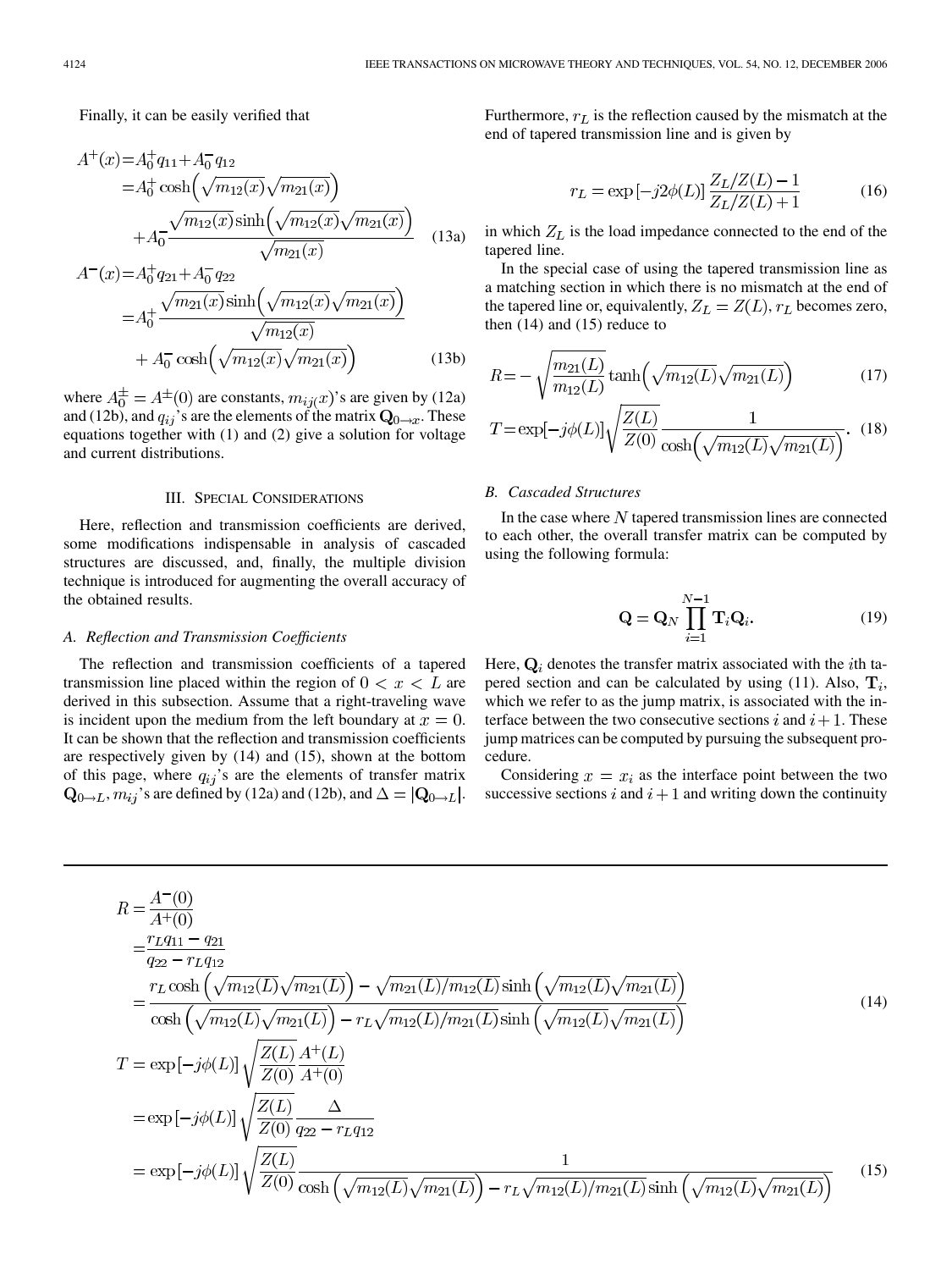



Fig. 2. Illustration of tapered lines with triangular and exponential distributions used in the examples.

condition of voltage and current distributions at the interface result in

$$
\begin{bmatrix} A^+ \left( x_i^+ \right) \\ A^- \left( x_i^+ \right) \end{bmatrix} = \mathbf{T}_i \begin{bmatrix} A^+ \left( x_i^- \right) \\ A^- \left( x_i^- \right) \end{bmatrix} \tag{20}
$$

where  $x_i^-$  and  $x_i^+$ , respectively, refer to the points just before and after the point  $x_i$  and  $\mathbf{T}_i$  is the jump matrix of the *i*th interface given by (21), as shown at the bottom of this page, where one reference point, i.e.,  $x = 0$ , has been chosen for all constituent sections.

On the other hand, each tapered section can have its own reference point, i.e.,  $x = x_{i-1}$ , for the *i*th section. In this case, the continuity of voltage and current in an arbitrary interface point  $x_i$  leads to a different jump matrix given by (22), as shown at the bottom of this page.

#### *C. Technique of Multiple Divisions*

It will be shown in Section IV that, as the contrast of  $Z(x)$ within the analyzed tapered line increases, the accuracy of the presented method declines. However, the whole tapered line can be divided into multiple divisions, each of them forming a subsection whose impedance profile  $Z(x)$  is of lower contrast.



Fig. 3. Polar locus of voltage and current of triangular tapered line for  $L/\lambda$  = 1.4,  $Z_0 = 50$ , and  $Z_L = 100$ . (a) Voltage. (b) Current. Here, the voltage is normalized to the voltage at  $x = 0$ .

Now, these constituent subsections, i.e., multiple divisions, should be cascaded by following the procedure set forth in Section III-B. The improved accuracy gained by following this technique is numerically demonstrated in Section IV.

It should be noted that different strategies can be chosen for breaking the whole structure into its constituent multiple divisions. For instance, the overall structure can be uniformly divided into subsections of equal lengths. This approach is called the technique of geometrically uniform multiple divisions. However, this is not always the best choice, and it can be shown that, with a fixed number of constituent subsections,

$$
\mathbf{T}_{i} = \frac{1}{2} \left[ \left\{ \frac{\sqrt{Z(x_{i}^{-}})}{\sqrt{Z(x_{i}^{+}})} - \frac{\sqrt{Z(x_{i}^{+}})}{\sqrt{Z(x_{i}^{+}})} \right\} \exp\left(-j2 \int_{0}^{x_{i}} \beta(x) dx\right) \right. \left. \left\{ \frac{\sqrt{Z(x_{i}^{-}})}{\sqrt{Z(x_{i}^{+}})} - \frac{\sqrt{Z(x_{i}^{+}})}{\sqrt{Z(x_{i}^{-}})} \right\} \exp\left(+j2 \int_{0}^{x_{i}} \beta(x) dx\right) \right] \tag{21}
$$

$$
\mathbf{T}_{i} = \frac{1}{2} \begin{bmatrix} \left\{ \frac{\sqrt{Z(x_{i}^{-}})}{\sqrt{Z(x_{i}^{+}})} + \frac{\sqrt{Z(x_{i}^{+}})}{\sqrt{Z(x_{i}^{-}})} \right\} \exp\left[-j \int_{x_{i-1}}^{x_{i}} \beta(x) dx\right] & \left\{ \frac{\sqrt{Z(x_{i}^{-}})}{\sqrt{Z(x_{i}^{+}})} - \frac{\sqrt{Z(x_{i}^{+}})}{\sqrt{Z(x_{i}^{-}})} \right\} \exp\left[j \int_{x_{i-1}}^{x_{i}} \beta(x) dx\right] \\ \left\{ \frac{\sqrt{Z(x_{i}^{-}})}{\sqrt{Z(x_{i}^{+}})} - \frac{\sqrt{Z(x_{i}^{+}})}{\sqrt{Z(x_{i}^{-}})} \right\} \exp\left[-j \int_{x_{i-1}}^{x_{i}} \beta(x) dx\right] & \left\{ \frac{\sqrt{Z(x_{i}^{-}})}{\sqrt{Z(x_{i}^{+}})} + \frac{\sqrt{Z(x_{i}^{+}})}{\sqrt{Z(x_{i}^{-}})} \right\} \exp\left[j \int_{x_{i-1}}^{x_{i}} \beta(x) dx\right] \end{bmatrix}
$$
(22)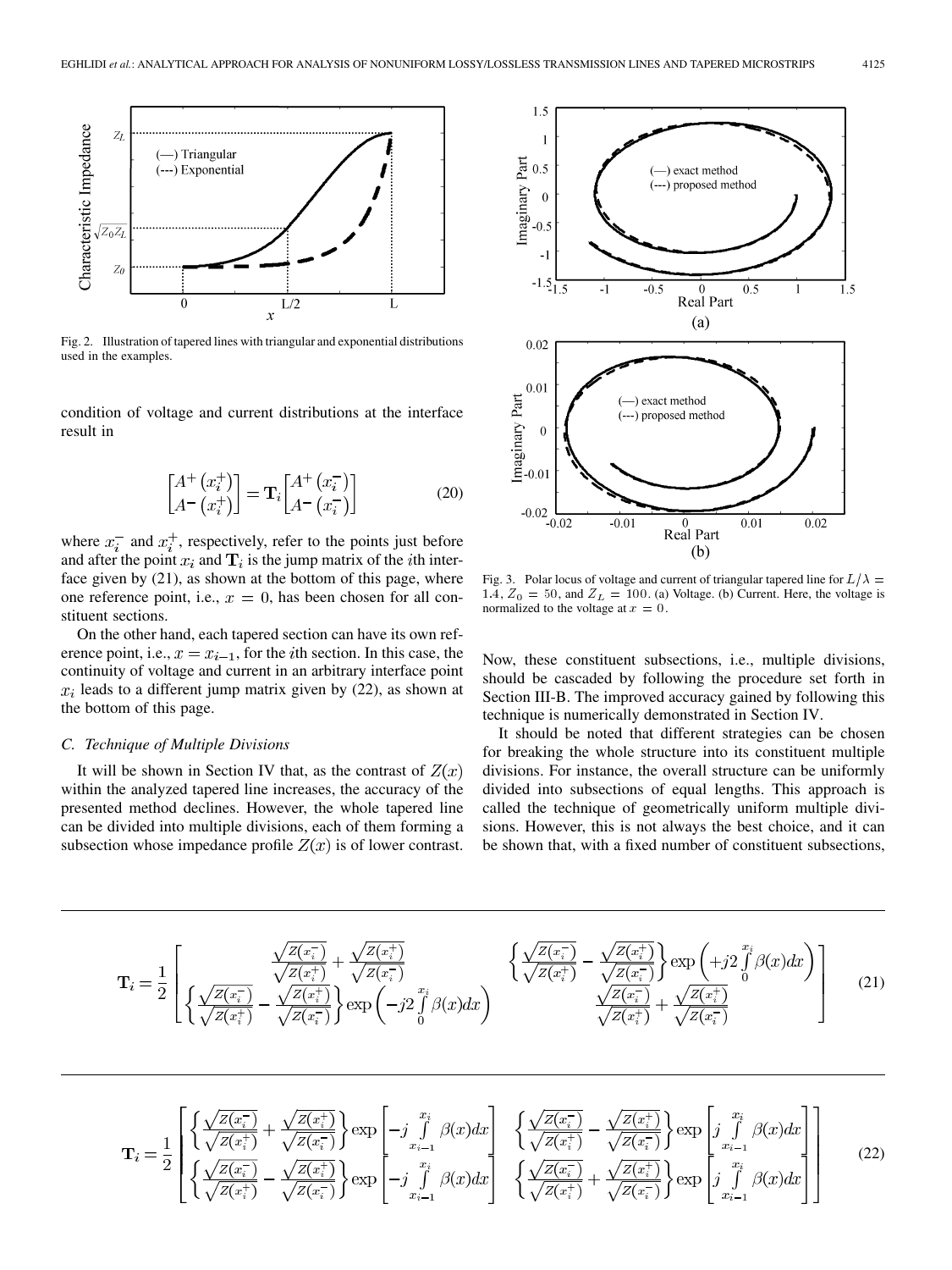

Fig. 4. Error of the normalized reflection coefficient versus normalized frequency for a triangular tapered line with  $Z_0 = 50$  and  $Z_L = 300$ . Inset: normalized reflection coefficient versus normalized frequency.



Fig. 5. Relative error of the normalized reflection coefficient versus normalized frequency for the triangular tapered line analyzed in Fig. 4.



Fig. 6. Error of the normalized reflection coefficient versus normalized frequency for an exponential tapered line with  $Z_0 = 50$  and  $Z_L = 300$ . Inset: normalized reflection coefficient versus normalized frequency.

an appropriate strategy of dividing the structure into subsections of different lengths can lead to better results. One other approach whose superiority over the geometrically uniform division strategy is shown in Section IV is the one for which the following criterion is considered in breaking the entire transmission line into its  $N$  constituent subsections:

$$
\frac{Z_i^b}{Z_i^e} = \left(\frac{Z_0}{Z_L}\right)^{\frac{1}{N}}.\tag{23}
$$

Here,  $Z_i^b$  and  $Z_i^e$  denote the impedance at the beginning and end of the *i*th subsection, respectively. It should be also noticed that



Fig. 7. Relative error of the normalized reflection coefficient versus normalized frequency for the exponential tapered line analyzed in Fig. 6.

TABLE I TEST CIRCUIT PARAMETERS [15]

| Circuit               | А        | в        | C     |            | Е    |
|-----------------------|----------|----------|-------|------------|------|
| Substrate             | Ultralam | Ultralam | TMM   | <b>TMM</b> | FR4  |
| $\varepsilon_{\rm r}$ | 2.6      | 2.6      | 9.8   | 9.8        | 4.1  |
| Loss Tan              | .0022    | .0022    | .0020 | .0020      | .035 |
| Conductivity          | Cu       | Cu       | Сu    | Cu         | Cu   |
| Thickness(T)          | .67      | .67      | 1.34  | 1.34       | 1.34 |
| Height(H)             | 30       | 30       | 25    | 25         | 30   |
| $W_{\text{max}}$      | 200      | 200      | 200   | 200        | 200  |
| $\rm{W}_{\rm{min}}$   | 81.7     | 81.7     | 23.6  | 23.6       | 59.6 |
|                       | 1500     | 3000     | 1500  | 1500       | 1800 |
| Lı                    | 250      | 500      | 250   | 250        | 100  |
| <b>CKT</b> Type       |          | Н        |       | Н          | П    |

All lengths in mils.



Fig. 8. Microstrip circuits used for experimental verification of the proposed method [15].

 $Z_0 = Z(0), Z_L = Z(L)$ , and N stands for the total number of divisions. In this paper, this technique has been referred to as the technique of electrically uniform multiple divisions. Employing such an approach in breaking the whole transmission line into  $N$  subsections results in multiple divisions, whose ratios of impedance values at the beginning and at the end of it, i.e.,  $Z_i^b/Z_i^e$ s for different values of i, are equal to each other.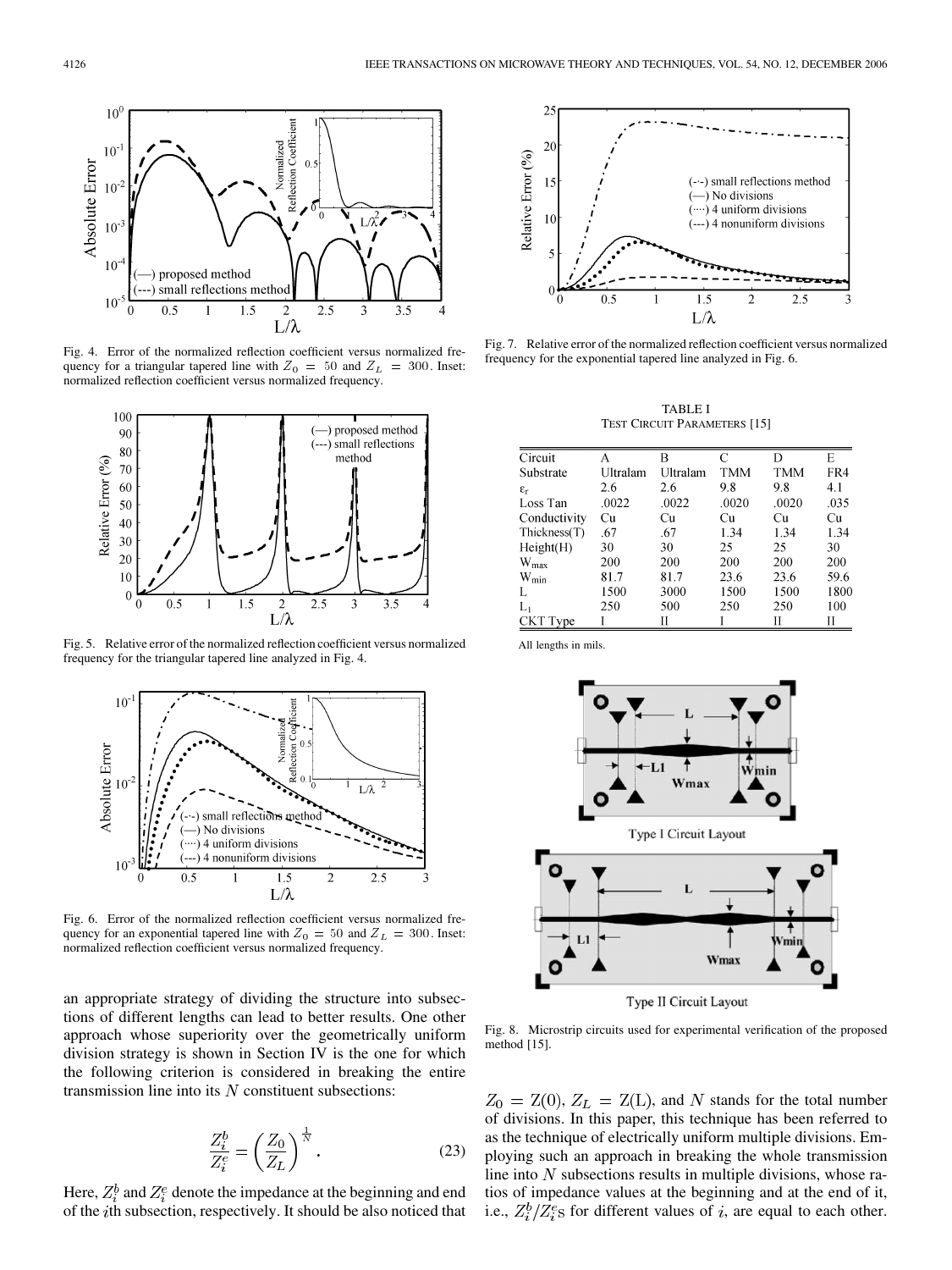

Fig. 9. Scattering parameters of test circuits A–D on low-loss substrates versus frequency: (a) circuit A, (b) circuit B, (c) circuit C, and (d) circuit D. Results of measurements are extracted from [15].

As for the accuracy of the proposed method depending on the contrast of impedance variations within the line, this way of dividing the line into several cascaded subsections heuristically seems more efficient compared with other possible approaches of multiple divisions.

#### IV. NONUNIFORM TRANSMISSION LINES

Here, the applicability of the proposed method in obtaining voltage/current distributions and tapered line characteristics are investigated by analyzing some specific examples of nonuniform transmission lines. The superiority of our analytical method to the widely used small reflections method [1] is also shown. Furthermore, the improvement obtained by following the technique of multiple divisions is numerically demonstrated. The results obtained by following the conventional numerical method of cascading uniform transmission lines [7], [8], [25] are used to examine those results obtained by applying our method.

The first example to be studied is a tapered line with the characteristic impedance given by

$$
Z = \begin{cases} Z_0 e^{[2(x/L)^2] \ln(Z_L/Z_0)}, & 0 \le x \le \frac{L}{2} \\ Z_0 e^{(4x/L - 2x^2/L^2 - 1) \ln(Z_L/Z_0)}, & \frac{L}{2} \le x \le L \end{cases}
$$
(24)

where  $L, Z_L$ , and  $Z_0$  stand for the length of the transmission line, the load impedance, and the reference impedance, respectively. In accordance with [1], this profile is associated with a tapered line of triangular distribution, where  $d(\ln(Z))/dx$ is a triangular function. This profile is plotted in Fig. 2.

Fig. 3(a) and (b) shows the polar locus of voltage and current along the tapered line for  $L/\lambda = 1.4$ ,  $Z_0 = 50$ , and  $Z_L = 100$ . Here, the voltage is normalized to the value of voltage at  $x = 0$ . In Fig. 4, the incurred error of calculating a normalized reflection coefficient by following our approach and the method of small reflections is plotted versus normalized frequency. Also, the relative error, in percentages, is shown in Fig. 5. These figures clearly demonstrate the superiority of our method over the method of small reflections. This example can also be analyzed by the method introduced in [24]. The result is not considerably different from the results of the proposed method. The maximum relative difference between the results of two methods is at most as high as  $10^{-3}\%$ .

As another example, a tapered line with the following characteristic impedance is considered:

$$
Z = Z_0 e^{(x/L)^4 \ln(Z_L/Z_0)}.
$$
 (25)

Again,  $L, Z_L$ , and  $Z_0$  denote the length of the transmission line, the load impedance, and the reference impedance, respectively. Also, it is assumed that  $Z_0 = 50$  and  $Z_L = 300$ . This profile is associated with the tapered line of exponential distribution [1] and is shown in Fig. 2. In Fig. 6, the incurred error of computing the normalized reflection coefficient versus normalized frequency is plotted, where four different methods, i.e., the small reflections method, the differential transfer matrix with no divisions, the technique of cascading four geometrically uniform divisions (four uniform divisions), and the technique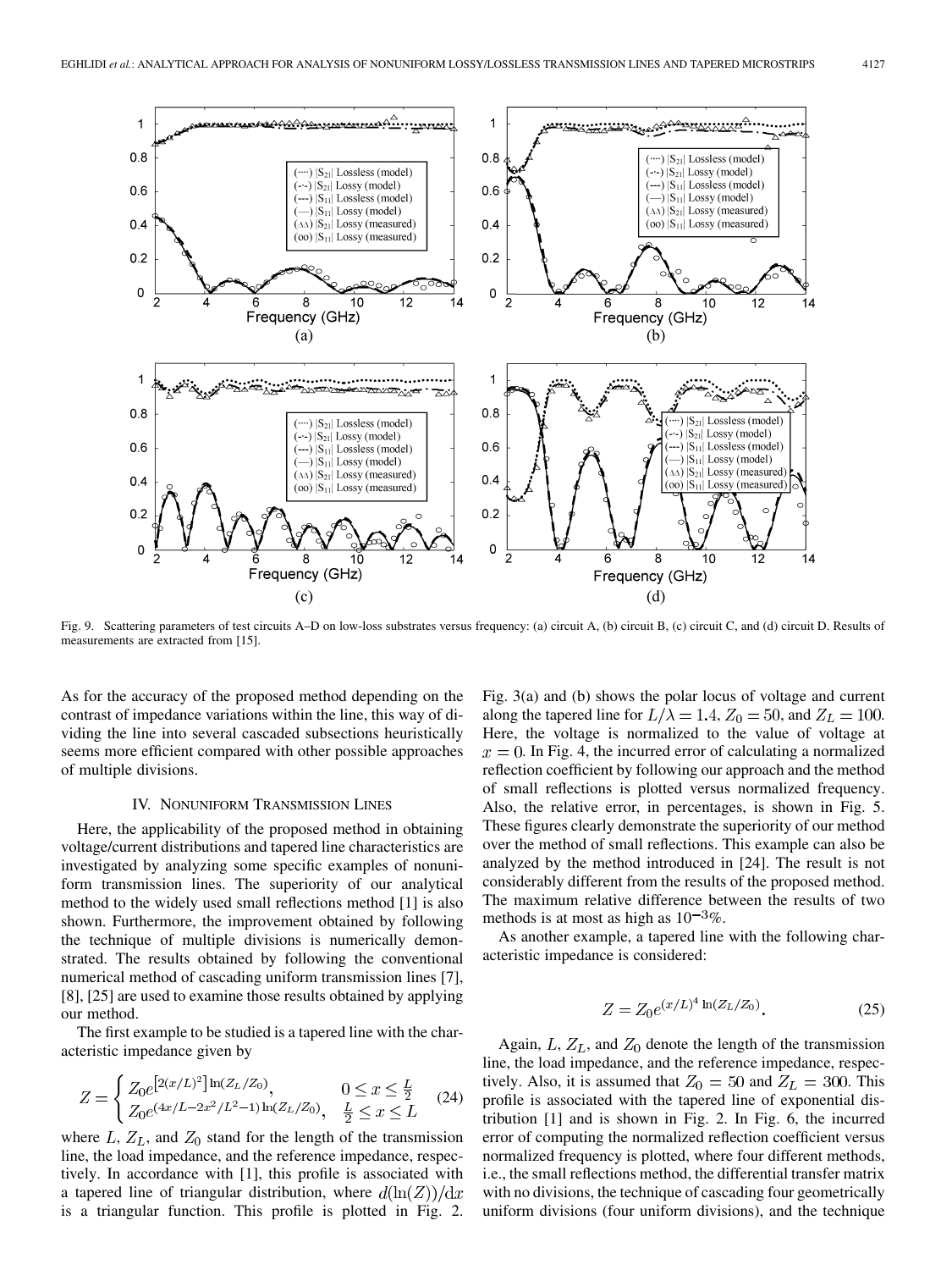

Fig. 10. Scattering parameters of test circuit E on lossy substrate versus frequency; results of measurement are extracted from [15].

of cascading four electrically uniform divisions (four nonuniform divisions), are compared with each other. Also, the corresponding relative error, in percentages, is plotted in Fig. 7. These figures noticeably demonstrate the superiority of using the criterion (23) in applying the technique of multiple divisions.

#### V. TAPERED MICROSTRIP LINES

Tapered microstrip lines have been extensively used in many applications and play an important role in microwave engineering. These lines can be characterized by simple circuit models, whenever the fringing fields are negligible and only the dominant or quasi-TEM modes propagate along the line. In this section, the model derived by Hammerstad and Jensen [26] is employed to obtain the variation of the microstrip effective dielectric constant and characteristic impedance as a function of the width-to-height ratio  $W/H$ , and then different microstrip circuits are analyzed. It should be noted that this model also takes the nonzero strip thickness and dispersion into account.

Five circuits, which were recently analyzed by Edwards *et al.* [15], are considered to verify the accuracy of our proposed method. These circuits, adapting the nomination of [15], are designated as circuits A-E. Table I recapitulates the parameters of these circuits. Two circuit configurations used in these experiments are shown in Fig. 8. Figs.  $9(a)$ –(d) and 10 show the obtained results of test circuits A-D on low-loss substrates and those of test circuit E on moderately lossy substrate, respectively. Results of the measurements are those given in [15]. Our results are in excellent agreement with experimental results. In particular, compared with the results given in [15], following our approach seems to render simulation results of better accuracy, especially for test circuits C and D. This point can be explained by considering the fact that none of the simplifying assumptions made in [15], i.e., linearly varying effective permittivity  $\varepsilon_{\text{eff}}$  and linearly varying logarithm of characteristic impedance  $\ln(Z)$ , are employed in our proposed method.

#### VI. CONCLUSION

A new analytical method has been introduced for analyzing tapered transmission lines. This method is based on a suitable expansion of voltage distribution with unknown coefficients obtained by following a method similar to conventional and modified differential transfer matrix methods already employed for the analysis of optical structures, where no simplifying assumption is made and a rigorous approach is followed. Reflection and transmission coefficients were derived, the method of analyzing cascaded structures was presented, and the techniques of multiple divisions for improving the accuracy of the proposed method were also introduced. The applicability of the proposed method and its superiority to the well-known small reflections method was shown via several numerical examples. In particular, nonuniform lossy/lossless microstrip lines were investigated by following our proposed method.

#### **REFERENCES**

- [1] R. E. Collin*, Foundations for Microwave Engineering*. New York: McGraw-Hill, 1992.
- [2] S. C. Burkhart and R. B. Wilcox, "Arbitrary pulse shape synthesis via nonuniform transmission lines," *IEEE Trans. Microw. Theory Tech.*, vol. 38, no. 10, pp. 1514–1518, Oct. 1990.
- [3] N. H. Younan, B. L. Cox, C. D. Taylor, and W. D. Rather, "An exponentially tapered transmission line antenna," *IEEE Trans. Electromagn. Compat.*, vol. 36, no. 1, pp. 141–144, Feb. 1994.
- [4] C. E. Baum and J. M. Lehr, "Tapered transmission-line transformers for fast high-voltage transients," *IEEE Trans. Plasma Sci.*, vol. 30, no. 5, pt. 1, pp. 1712–1721, Oct. 2002.
- [5] D. K. Misra*, Radio-Frequency and Microwave Communication Circuits: Analysis and Design*. New York: Wiley, 2001.
- [6] L. A. Hayden and V. K. Tripathi, "Nonuniformly coupled microstrip filters for analog signal processing," *IEEE Trans. Microw. Theory Tech.*, vol. 39, no. 1, pp. 47–53, Jan. 1991.
- [7] J. E. Schutt-Aine, "Transient analysis of nonuiform transmission lines," *IEEE Trans. Circuits Syst.*, vol. 39, no. 5, pp. 378–385, May 1992.
- [8] T. Dhaene, L. Martens, and D. D. Zutter, "Transient simulation of arbitrary nonuniform interconnection structures characterized by scattering parameters," *IEEE Trans. Circuits Syst.*, vol. 39, no. 11, pp. 928–937, Nov. 1992.
- [9] V. Dvorak, "Computer simulation of signal propagation through a nonuniform transmission line," *IEEE Trans. Microw. Theory Tech.*, vol. MTT-33, no. 9, pp. 1210–1212, Sep. 1973.
- [10] T. Kashiwa, M. Sasaki, S. Maeda, and I. Fukai, "Full wave analysis of tapered microstrip lines using the conformal grids FD-TD method," in *IEEE MTT-S Int. Microw. Symp. Dig.*, 1992, pp. 1213–1216.
- [11] C. W. Hsue and C. D. Hechtman, "Transient analysis of non-uniform high pass transmission lines," *IEEE Trans. Microw. Theory Tech.*, vol. 38, no. 8, pp. 1023–1030, Aug. 1990.
- [12] C. W. Hsue, "Time-domain scattering parameters of an exponential transmission lines," *IEEE Trans. Microw. Theory Tech.*, vol. 39, no. 11, pp. 1891–1895, Nov. 1991.
- [13] P. Bouchard and R. J. Gagne, "Transient analysis of lossy parabolic transmission lines with nonlinear loads," *IEEE Trans. Microw. Theory Tech.*, vol. 43, no. 6, pp. 1330–1333, Jun. 1995.
- [14] M. J. Ahmed, "Impedance transformation for exponential, cosine-squared, and parabolic tapered transmission lines," *IEEE Trans. Microw. Theory Tech.*, vol. MTT-29, no. 6, pp. 67–68, Jun. 1981.
- [15] C. L. Edwards, M. L. Edwards, S. Cheng, R. K. Stilwell, and C. C. Davis, "A simplified analytic CAD model for linearly tapered microstrip lines including losses," *IEEE Trans. Microw. Theory Tech.*, vol. 52, no. 3, pp. 823–830, Mar. 2004.
- [16] H. Curtins and A. V. Shah, "Step response of lossless nonuniform transmission lines with power law characteristic impedance function," *IEEE Trans. Microw. Theory Tech.*, vol. MTT-33, no. 11, pp. 1210–1212, Nov. 1985.
- [17] J. P. Mahon and R. S. Elliott, "Tapered transmission lines with a controlled ripple response," *IEEE Trans. Microw. Theory Tech.*, vol. 21, no. 9, pp. 580–583, Sep. 1990.
- [18] Y. Wang, "New method for tapered transmission line design," *Electron. Lett.*, vol. 27, pp. 2396–2398, 1991.
- [19] R. E. Collin, "The optimum tapered transmission line matching section," *Proc. IRE*, vol. 44, no. 4, pp. 539–548, Apr. 1956.
- [20] S. Khorasani and K. Mehrany, "Differential transfer-matrix method for solution of one-dimensional linear nonhomogeneous optical structures," *J. Opt. Soc. Amer. B, Opt. Phys.*, vol. 20, pp. 91–96, 2003.
- [21] S. Khorasani and A. Adibi, "New analytical approach for computation of band structure in one-dimensional periodic media," *Opt. Commun.*, vol. 216, pp. 439–451, 2003.